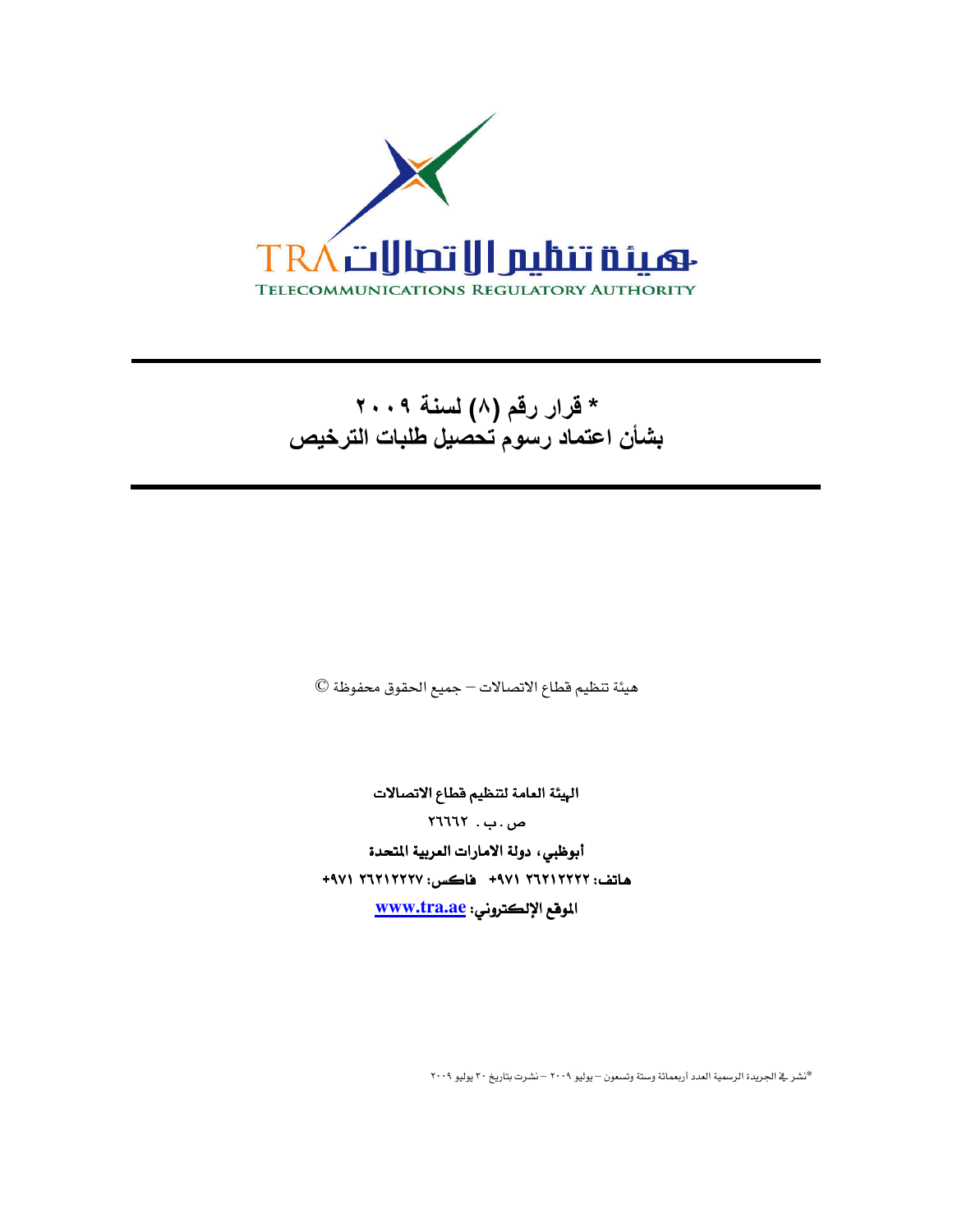

# قرار رقم (٨) لسنة ٢٠٠٩ بشأن اعتماد رسوم تحصيل طلبات الترخيص

الهيئة العامة لتنظيم فطاع الاتصالات

بعد الاطلاع على المرسوم بقانون اتحادي رقم (٣) لسنة ٢٠٠٣ في شأن تنظيم قطاع الاتصالات وتعدىلاته،

وعلى قرار اللجنة العليا للاشراف على قطاع الاتصالات رقم (٣) لسنة ٢٠٠٤ بإصدار اللائحة التنفيذية للمرسوم بقانون اتحادي رقم (٣) لسنة ٢٠٠٣ في شأن تنظيم قطاع الاتصالات والقرارات المعدلة لها؛

وبناءا على ما عرضه مدير عام الهيئة العامة لتنظيم فطاع الاتصالات وموافقة مجلس إدارة الهيئة، تقرر :

# المادة (١)

يتم ترخيص عملية شبكة الاتصالات العامة لخدمات اتصالات الهواتف المتحركة الشخصية العالمية وتزويدها للمشتركين في الدولة بموجب ترخيص فردي.

# المادة (٢)

يتم منح ترخيص خدمات اتصالات الهواتف المتحركة الشخصية العالمية بناءً على تقييم مزايا الطلبات الواردة من مقدمي الطلبات المؤهلين.

# <u>المادة (٣)</u>

ما لم يوافق مجلس الإدار ةعلى خلاف ذلك، فإن المساهمين الأجانب الحائزين على ترخيص خدمات اتصالات الهواتف المتحركة الشخصية العالمية أن يكونوا بحد أقصىي ٤٩٪ فقط